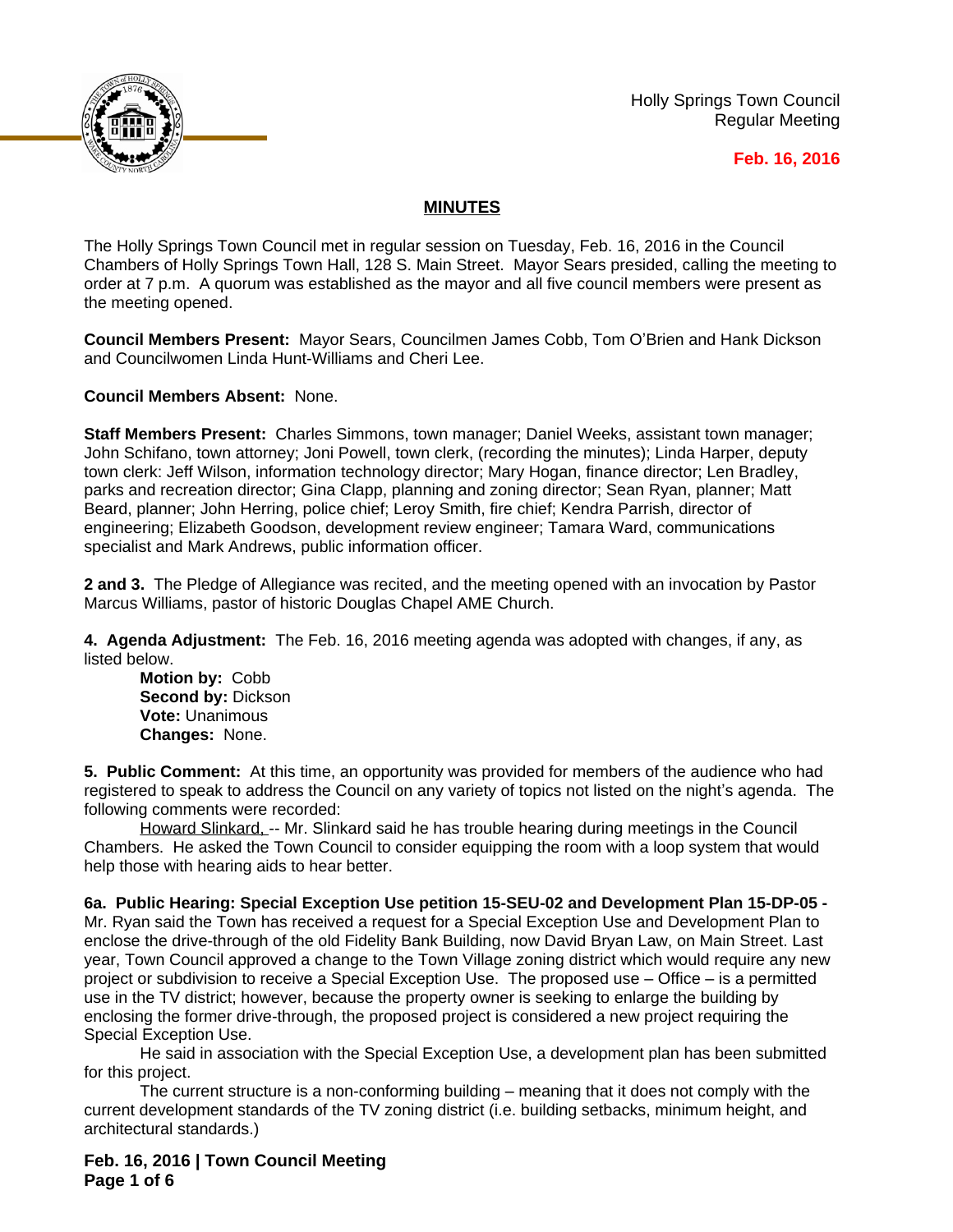Mr. Ryan said as a non-conforming building, expansions and additions which are not in complete conformance with current development standards are limited. The goal of this restriction is to eventually phase out all non-conforming buildings when properties are redeveloped or buildings are destroyed by other means, such as natural disasters. The applicant for this project is seeking to enclose the former drive-through canopy, which in accordance with the UDO constitutes an addition to the non-conforming building. To allow this addition, the applicant has submitted a variance request to expand the nonconforming building. There are several additional architectural waivers that also have been submitted with this project to maintain the current architectural appearance of the building.

Councilman Cobb asked if the drive-through driveway would remain. Mr. Ryan suggested the applicant could address that question during testimony.

With that explanation completed, Mayor Sears continued the opened the public hearing. The following testimony and evidence was submitted by those who had been administered the oath by the town clerk:

Josh Dunbar – Mr. Dunbar, speaking on behalf of the applicant, addressed the Council to testify that current plans did not call for removal of the driveway. He said the building expansion would sit atop the drive-through footprint, and the leftover footprint of asphalt could be used for parking.

There being no further testimony, the public hearing was closed.

**Action #1:** The Council approved a motion to make and accept the findings of fact as submitted by the Petitioner to be recorded in the minutes for Special Exception Use Petition #15-SEU-02- for David Bryan Law, as specified in Unified Development Ordinance Section 3.03 TV Town Village to allow for a new project in the Town Village zoning district at the property located at 100 North Main Street, Wake County PIN 0649925110.

### *Special Exception Use Findings of Fact:*

*A special exception use may only be granted upon the presentation of sufficient evidence to enable a written determination that:*

- *a. The proposed use will not be injurious to the public health, safety, comfort, community moral standards, convenience or general welfare;*
- *b. The proposed use will not injure or adversely affect the adjacent area;*
- *c. The proposed use will be consistent with the character of the district, land uses authorized therein, and the Town of Holly Springs Comprehensive Plan;*
- *d. The proposed use shall conform to all development standards of the applicable district (unless a waiver of such development standards is requested as part of the special exception use petition and approved as set forth above, in which case the proposed use shall conform to the terms and conditions of such waiver).*
- *e. Access drives or driveways are or will be sufficient in size and properly located to: ensure automotive and pedestrian safety and convenience, traffic flow as set forth in Section 7.09 – Pedestrian Circulation and Vehicular Area Design; and, control and access in case of fire or other emergency;*
- *f. Off-street parking areas, off-street loading areas, trash enclosures, trash pick-up and removal, and other service areas are located so as to be safe, convenient, allow for access in case of emergency, and to minimize economic, glare, odor, and other impacts on adjoining properties and properties in the general neighborhood;*
- *g. The lot, building or structure proposed for the use has adequate restroom facilities, cooking facilities, safety equipment (smoke alarms, floatation devices, etc.), or any other service or equipment necessary to provide for the needs of those persons whom may work at, visit or own property nearby to the proposed use;*
- *h. Utilities, schools, fire, police and other necessary public and private facilities and services will be adequate to handle the needs of the proposed use;*
- *i. The location and arrangement of the use on the site, screening, buffering, landscaping, and pedestrian ways harmonize with adjoining properties and the general area and minimize adverse impacts; and,*
- *j. The type, size, and intensity of the proposed use (including but not limited to such considerations as the hours of operation and numbers of people who are likely to utilize or be attracted to the use) will not have significant adverse impacts on adjoining properties or the neighborhood.*

**Motion by**: Williams **Second by**: Cobb

**Feb. 16, 2016 | Town Council Meeting Page 2 of 6**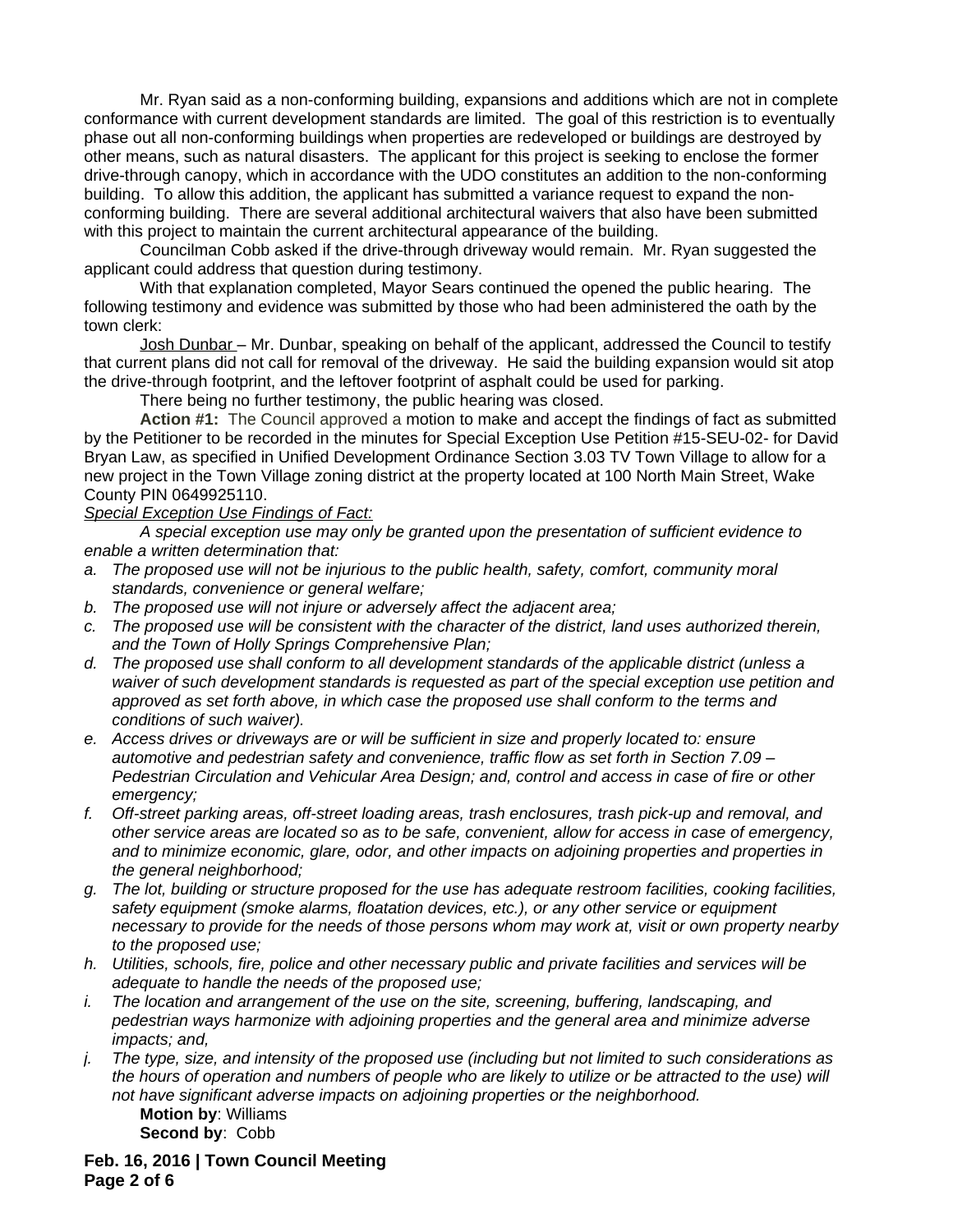### **Vote:** Unanimous.

*A copy of Special Exception Use Application 15-SEU-02 addressing these findings is attached to these minutes.*

**Action #2:** The Council approved a motion to make and accept the findings of fact as submitted by the Petitioner to be recorded in the minutes for a variance of regulations of UDO Section 1.21 E, Legally Established Nonconforming Buildings or Structures, to allow for the expansion of a legally established nonconforming building, for Development Petition #15-DP-05 for David Bryan Law as submitted by The EI Group.

*A variance may be granted by the Board if competent and substantial evidence is presented by the applicant which persuades the Board to either reach each of the following conclusions independently or be reasonably able to meet these conclusions upon implementation of conditions by the Board:*

- *1. Unnecessary hardship would result from the strict application of the ordinance. It shall not be necessary to demonstrate that, in the absence of the variance, no reasonable use can be made of the property.*
- *2. The hardship results from conditions that are peculiar to the property, such as location, size, or topography. Hardships resulting from personal circumstances, as well as hardships resulting from conditions that are common to the neighborhood or the general public, may not be the basis for granting a variance.*
- *3. The hardship did not result from actions taken by the applicant or the property owner. The act of purchasing property with knowledge that circumstances exist that may justify the granting of a variance shall not be regarded as a self-created hardship.*

*4. The requested variance is consistent with the spirit, purpose, and intent of the ordinance, such that public safety is secured, and substantial justice is achieved.* **Motion by**: Cobb **Second by**: Dickson **Vote:** Unanimous.

*A copy of the variance application addressing these findings is attached to these minutes.*

**Action #3:** Having made the necessary findings of fact, the Council approved a motion to grant a variance of regulations of UDO Section 1.21 E, Legally Established Nonconforming Buildings or Structures, to allow for the expansion of a legally established nonconforming building, for Development Petition #15-DP-05 for David Bryan Law as submitted by The EI Group with the following condition:

1. This variance shall apply only to development plan project number 15-DP-05 David Brian Law Office. Any future addition to the building or redevelopment of the property shall be in conformance with the development standards at the time such project is proposed. **Motion by**: Dickson **Second by**: Cobb **Vote:** Unanimous.

**Action #4:** The Council approved a motion to make and accept the findings of fact as submitted by the Petitioner to be recorded in the minutes for a variance of regulations of Section 7.01 D: Required Landscaping of Required Front Yard, to not require the street trees along N Main Street and Center Street to be planted for Development Petition #15-DP-05 for David Bryan Law as submitted by The EI Group.

*A variance may be granted by the Board if competent and substantial evidence is presented by the applicant which persuades the Board to either reach each of the following conclusions independently or be reasonably able to meet these conclusions upon implementation of conditions by the Board:*

- *1. Unnecessary hardship would result from the strict application of the ordinance. It shall not be necessary to demonstrate that, in the absence of the variance, no reasonable use can be made of the property.*
- *2. The hardship results from conditions that are peculiar to the property, such as location, size, or topography. Hardships resulting from personal circumstances, as well as hardships resulting from conditions that are common to the neighborhood or the general public, may not be the basis for granting a variance.*

**Feb. 16, 2016 | Town Council Meeting Page 3 of 6**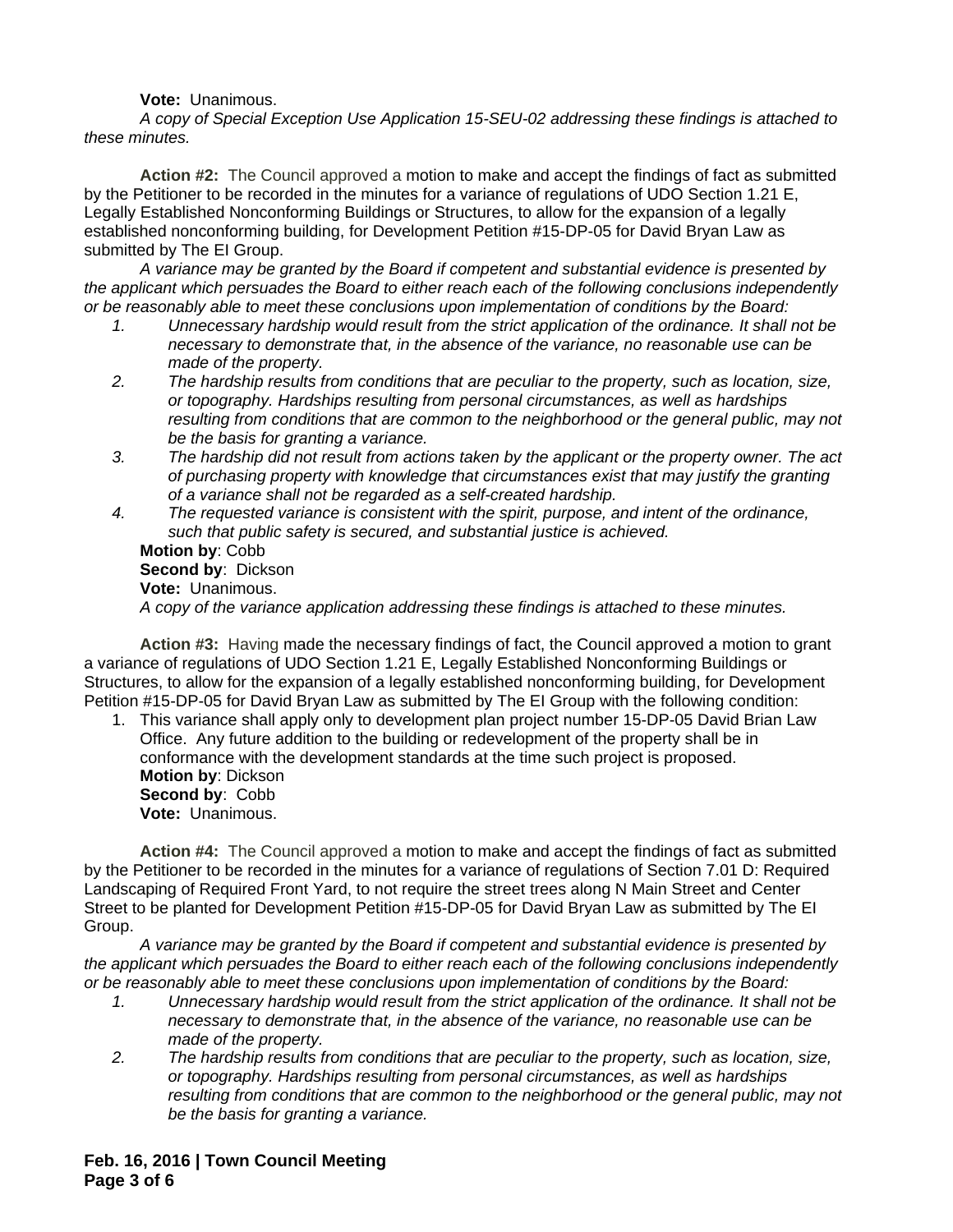- *3. The hardship did not result from actions taken by the applicant or the property owner. The act of purchasing property with knowledge that circumstances exist that may justify the granting of a variance shall not be regarded as a self-created hardship.*
- *4. The requested variance is consistent with the spirit, purpose, and intent of the ordinance, such that public safety is secured, and substantial justice is achieved.* **Motion by**: Lee **Second by**: Williams **Vote:** Unanimous. *A copy of the variance application addressing these findings is attached to these minutes.*

**Action #5:** Having made the necessary findings of fact, the Council approved a motion to grant a variance of regulations of Section 7.01 D: Required Landscaping of Required Front Yard to not require the street trees along N Main Street and Center Street to be planted for Development Petition #15-DP-05 for David Bryan Law as submitted by The EI Group with the following condition:

1. This variance shall apply only to development plan project number 15-DP-05 David Brian Law Office. Any future addition to the building or redevelopment of the property shall be in conformance with the development standards at the time such project is proposed. **Motion by**: O'Brien **Second by**: Cobb **Vote:** Unanimous.

**Action #6:** The Council approved a motion to adopt Resolution #16-03 to make and accept the findings of facts as submitted by the Petitioner as specified in Exhibit X (with the following additional findings, if any) and to approve Waivers of Architectural & Site Design Requirements, UDO Section 3.08, waiver numbers 15-WAV-03, 15-WAV-04, & 15-WAV-05, in association with Development Plan Petition #15-DP-05 for David Bryan Law as submitted by The EI Group, with the following condition:

1. These waivers shall apply only to development plan project number 15-DP-05 David Brian Law Office. Any future addition to the building or redevelopment of the property shall be in conformance with the development standards at the time such project is proposed.

*A petition for a waiver of regulations of UDO Section 3.08 may only be granted upon the presentation of sufficient evidence to enable a written determination that:*

- *1. The proposed development represents the use of (building materials, colors, textures, building architecture, building orientation, signs, landscaping, lighting or pedestrian circulation and vehicular area design) which will result in a development pattern which is equivalent to or superior to that achievable under the applicable regulations;*
- *2. The proposed development will be compatible with and will enhance the use or value of area properties;*
- *3. The proposed development is consistent with the intent of the Comprehensive Plan; and,*
- 4. *The proposed development is consistent with the intent and purpose of this UDO.* **Motion by**: Williams

**Second by**: Cobb **Vote:** Unanimous.

*A copy of Resolution 16-03 and waiver applications addressing these findings are attached to these minutes.*

**Action #7:** The Council approved a motion to make and accept the findings of fact as submitted by the Petitioner to be recorded in the minutes for a waiver of regulations of UDO Section 7.07 C Sidewalks, for a waiver of the requirement to install sidewalks and street furniture, for Development Petition #15-DP-05 for David Bryan Law as submitted by The EI Group.

A petition for a waiver of regulations of UDO Section 7.07 C Sidewalks may only be granted upon the presentation of sufficient evidence to enable a written determination that:

- 1. The granting of the waiver will not be detrimental to public safety, health or welfare or injurious to other property:
- 2. Conditions upon the request for a waiver are unique to the property for which a waiver is sought and are not applicable generally to other property

**Feb. 16, 2016 | Town Council Meeting Page 4 of 6**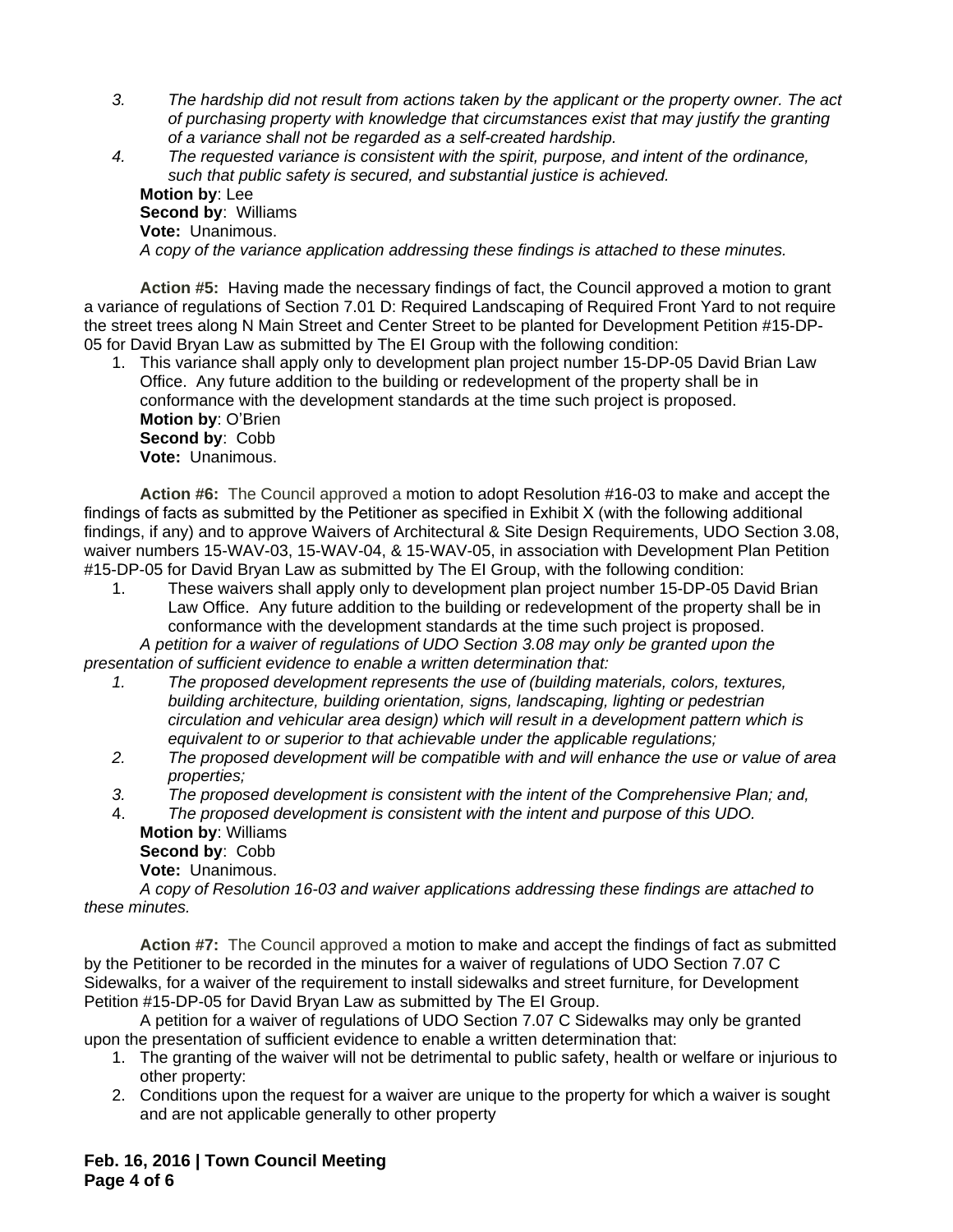- 3. Because of the particular physical surroundings, shape or topographical conditions of the specific property involved, a particular hardship to the owner would result, as distinguished from a mere inconvenience, if the strict letter of these regulations is not carried out
- 4. The waiver will not contravene the provisions of this UDO or the Comprehensive Plan
- 5. Where the waiver impacts on the design, construction or maintenance obligations of public facilities, that the appropriate public agency has reviewed and approved the proposed development in writing and the subdivider has submitted a copy of such approval. **Motion by**: Cobb **Second by**: O'Brien **Vote:** Unanimous. *A copy of the waiver application addressing these findings is attached to these minutes.*

**Action #8:** Having made the necessary findings of fact, the Council approved motion to grant a waiver of regulations of UDO Section 7.07 C Sidewalks Development Petition #15-DP-05 David Bryan Law, for a waiver of the requirement to install sidewalks and street furniture with the following (2) condition(s):

- 1. This waiver shall apply only to development plan project number 15-DP-05 David Brian Law Office. Any future addition to the building or redevelopment of the property shall require the installation of the sidewalk and street furniture prior to opening.
- 2. A sidewalk easement will be required for the future sidewalk to include the area from the sewer easement to the Right-of-way for the future sidewalk.

**Motion by**: Dickson **Second by**: Cobb **Vote:** Unanimous.

**Action #9:** Having made the necessary findings of fact, the Council approved a motion to approve Special Exception Use #15-SEU-02 for David Bryan Law and Development Plan #15-DP-05 for David Bryan Law as submitted by The EI Group, dated Revised 13 DEC 2015 with the following conditions:

# **Special Exception Use**

1. All operations must adhere to the evidence submitted by the applicant as stated in the findings of fact submitted and those findings of fact specified by the Town Council in conjunction with 15-SEU-02.

### **Development Plan**

1. If the approval of project number 15-DP-05 David Brian Law Office expires prior to completion of the canopy being enclosed, the siding placed in the location of the former bank teller window must be replaced with brick which matches the current structure.

A sidewalk easement will be required for the future sidewalk to include the area from the sewer easement to the Right-of-way for the future sidewalk.

**Motion by**: Lee **Second by**: Dickson **Vote:** Unanimous.

**7. Consent Agenda:** The Council approved a motion to approve all items on the Consent Agenda. The motion carried following a motion by Councilman Cobb, a second by Councilman Dickson and a unanimous vote. The following actions were affected:

7a. Minutes – The Council approved minutes of the Town Council's meeting held Feb. 2, 2016.

7b. Resolution 16-04 – The Council adopted Resolution 16-04 declaring certain personal property surplus to the needs of the town. *A copy of Resolution 16-04 is attached to these minutes.*

7c. Enforcement Response Plan - The Council approved additions to the Town of Holly Springs Enforcement Response Plan regarding fats, oils and grease rule enforcement and violations.

7d. Former Police Building - The Council approved to hire a firm to perform building up-fit on the former Holly Springs Police Department building.

**Feb. 16, 2016 | Town Council Meeting Page 5 of 6**